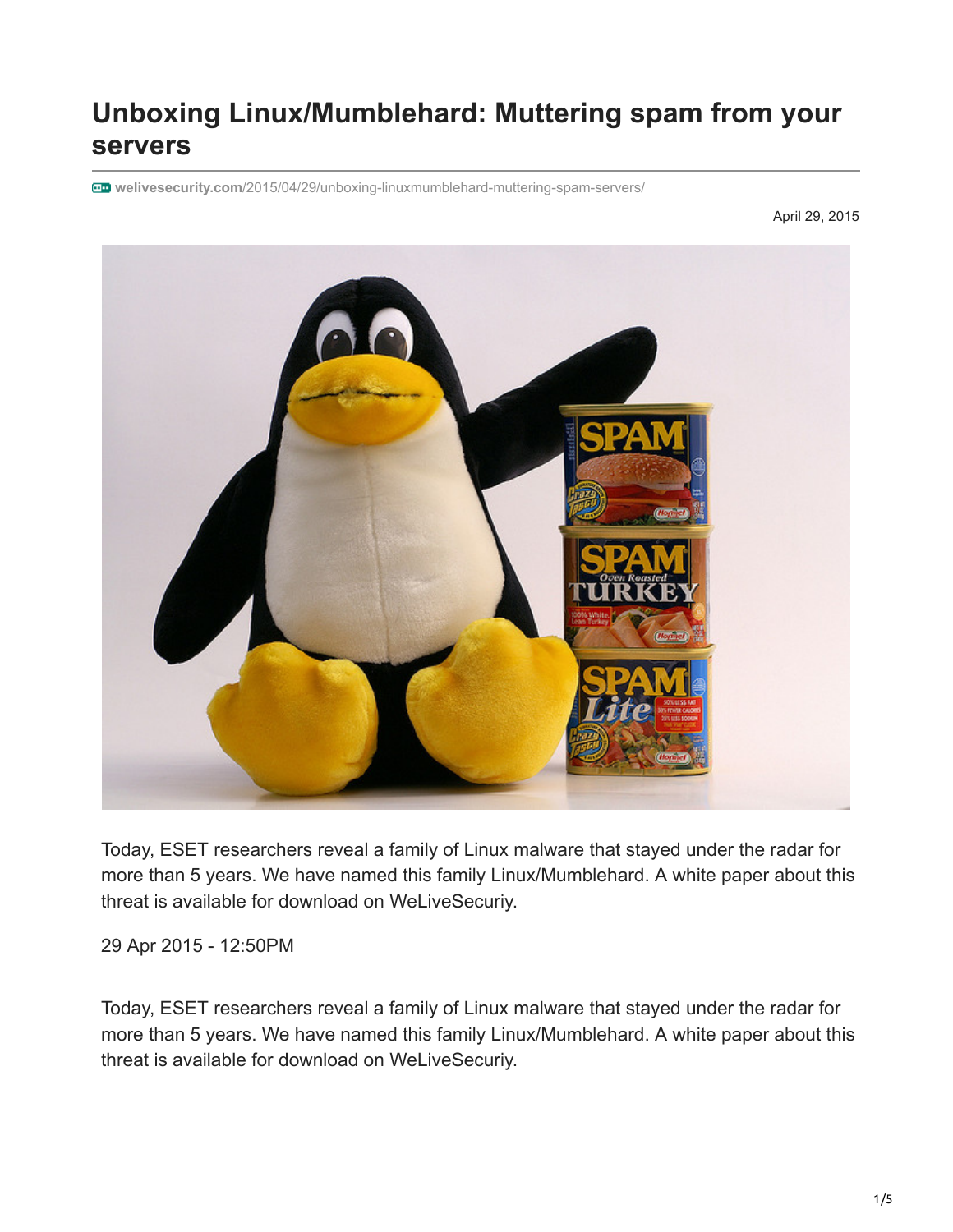Today, **ESET researchers** reveal a family of Linux malware that stayed under the radar for more than 5 years. We have named this family [Linux/Mumblehard](http://www.virusradar.com/en/Linux_Mumblehard/detail). A white paper about this threat is available for [download on WeLiveSecuriy](https://www.welivesecurity.com/papers/white-papers/).

There are two components in the **Mumblehard** malware family: a backdoor and a spamming daemon. They are both written in Perl and feature the same custom packer written in assembly language. The use of assembly language to produce ELF binaries so as to obfuscate the Perl source code shows a level of sophistication higher than average.



Check out Alexis Dorais-Joncas explaining how Mumblehard works:

Monitoring of the botnet suggests that the main purpose of Mumblehard seems to be to **send spam messages** by sheltering behind the reputation of the legitimate IP addresses of the infected machines.

The relationship between the components and their command and control servers are illustrated in the following diagram:

<https://youtu.be/XsxOvAlr45k>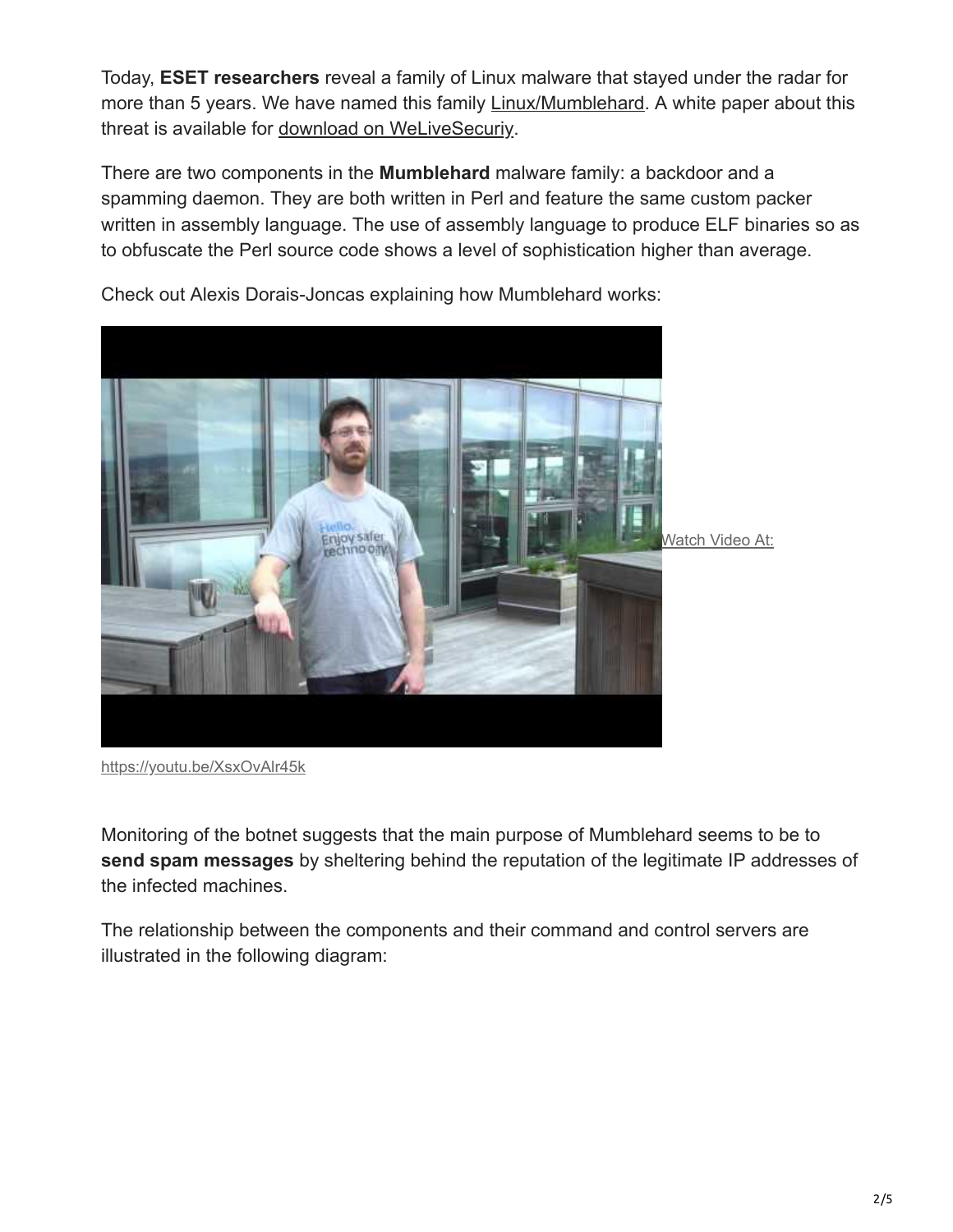

#### **Prevalence**

ESET Researchers were able to monitor the Mumblehard backdoor component by registering a domain name used as one of the C&C servers. More than **8,500 unique IP addresses** hit the sinkhole with Mumblehard behavior while we were observing the requests coming in. The following chart shows the number of unique IP addresses seen each day over that period.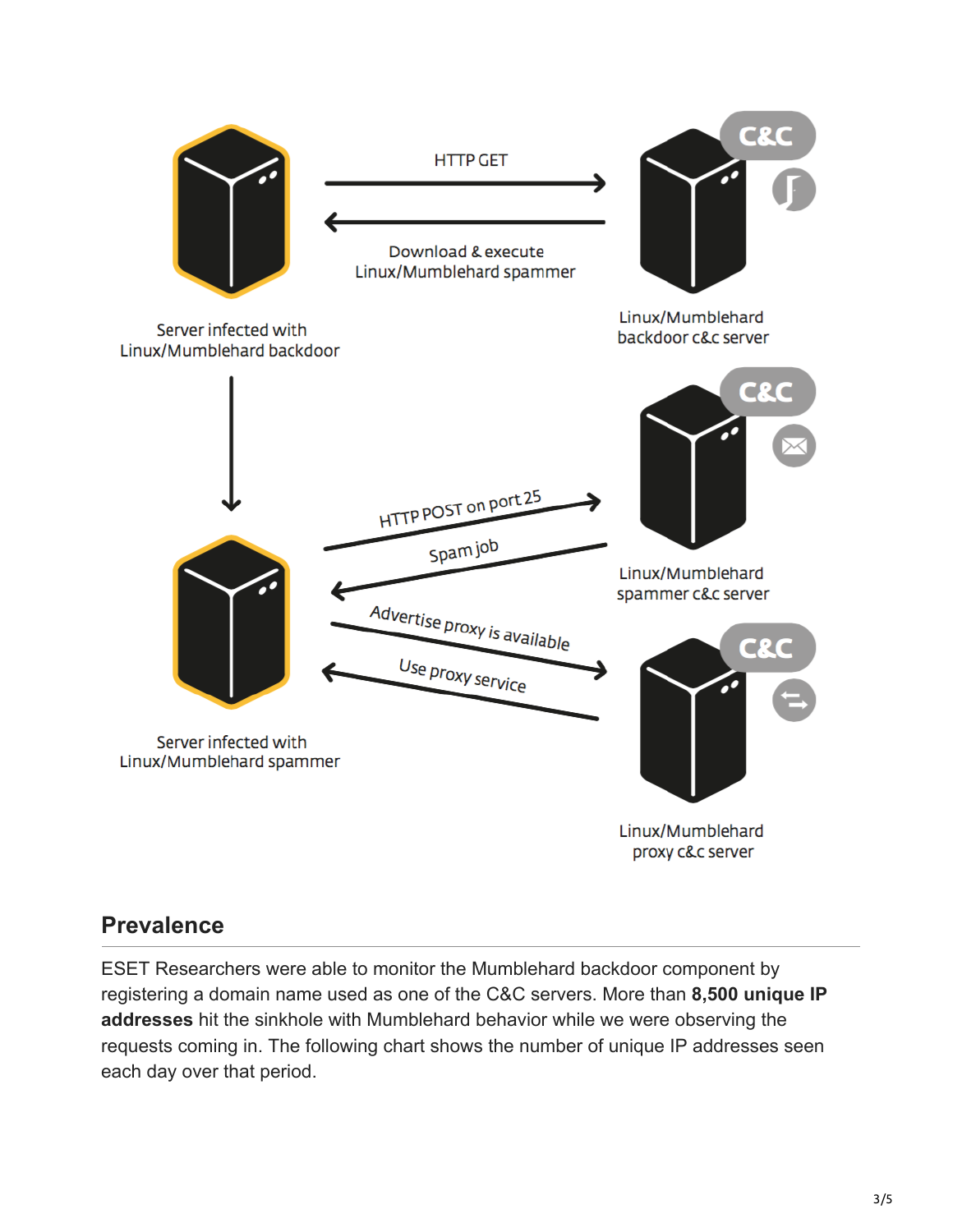

We can see from the chart that during the first week of April, **more than 3,000 machines were affected by Mumblehard**. The number of infected hosts is slowly decreasing, but the overall view shows that infection happens at specific times and that the botnet size has doubled over a **6-month period**.

A quick look at the list of victims suggests that Mumblehard mostly targets web servers.

### **Links with Yellsoft**

Our analysis and research also shows a strong link between Mumblehard and Yellsoft. Yellsoft sells software, written in Perl, designed to send bulk e-mails. This program is called **DirectMailer**. The first link between them is that the IP addresses used as C&C servers for both the backdoor and spamming components are located in the same range as the web server hosting *yellsoft.net*. The second link is that we have found pirated copies of DirectMailer online that actually silently install the Mumblehard backdoor when run. The pirated copies were also obfuscated by the same packer used by Mumblehard's malicious components.

## **Prevention**

Victims should look for **unsolicited cronjob entries for all the users** on their servers. This is the mechanism used by the Mumblehard backdoor to activate the backdoor every 15 minutes. The backdoor is usually installed in /tmp or /var/tmp. Mounting the tmp directory with the noexec option prevents the backdoor from starting in the first place.

The white paper with all the technical details is [available for download on WeLiveSecurity.](https://www.welivesecurity.com/wp-content/uploads/2015/04/mumblehard.pdf)

Picture Credits: [Flickr/Christian Barmala](https://www.flickr.com/photos/barmala/2561602478/in/photostream/)